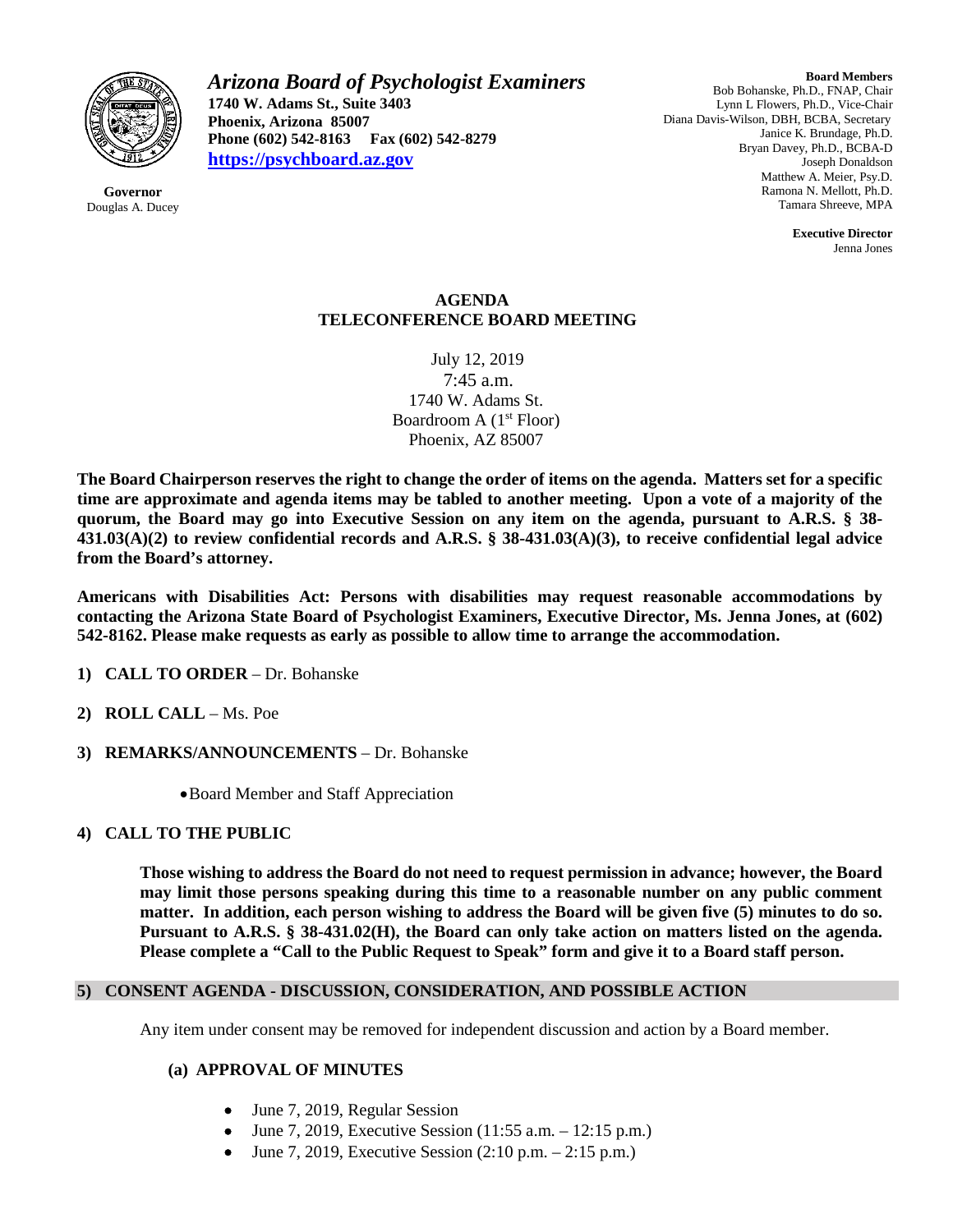• June 7, 2019, Executive Session  $(3:10 \text{ p.m.} - 3:28 \text{ p.m.})$ 

## **(b) DISCUSSION/DECISION REGARDING PSYCHOLOGY APPLICATIONS**

## **i. REQUESTING APPROVAL TO SIT FOR EPPP ONLY**

- Kim Anh Bui, Psy.D.
- Stephanie Reynolds, Psy.D.

# **ii. REQUESTING APPROVAL TO SIT FOR EPPP AND LICENSURE**

- Amanda A. Hackwell, Ph.D.
- Comel J. Belin, Ph.D.
- Marie C. Barrett, Ph.D.
- Susanne Mumby, Psy.D.
- Veronica Poore, Psy.D.

## **iii. REQUESTING APPROVAL OF LICENSURE BY WAIVER**

- Brenda Frechette, Ph.D.
- Daniel J. Taylor, Ph.D.
- Heidi Ann Hamann, Ph.D.
- Kaitlyn Masai, Ph.D.
- Laura Jane Murphy, Psy.D.
- Michelle Lynn Romero, Psy.D.

# **iv. REQUESTING APPROVAL FOR LICENSURE BY CREDENTIAL**

- Joel D. Marcus, Psy.D.
- Karen K. Sharer-Mohatt, Psy.D.

# **v. REQUESTING APPROVAL OF SUPERVISED WORK EXPERIENCE AND LICENSURE**

• Brian J. Arizmendi, Ph.D.

## **vi. REQUESTING APPROVAL TO SIT FOR EPPP AND TEMPORARY LICENSURE**

• Tamara Fisher, Psy.D.

### **(c) DISCUSSION/DECISION REGARDING BEHAVIOR ANALYST APPLICATIONS**

- Andrea Yolanda Geissler, M.S.
- Brooke Mackenzie Blakeman, M.Ed.
- Elaine Helton, M.S.
- Erin Bradley, M.S.
- Kristina S. Judie, M.Ed.
- Martin D. Myers, M.Ed.
- Mindy K. Kraus, M.Ed.
- Oascha Monae Cross, M.Ed.
- Patricia Weigand, Ph.D.
- Quincy Richter, M.S.
- Rebecca Pawlowski, M.Ed.
- Shawna M. Nutter, M.S.
- Stephen C. Shubert, M.Ed.

# **(d) DISCUSSION, CONSIDERATION AND APPROVAL REGARDING A STATUS UPDATE REPORT SUBMITTED BY MONIKA PETERSON, PH.D.**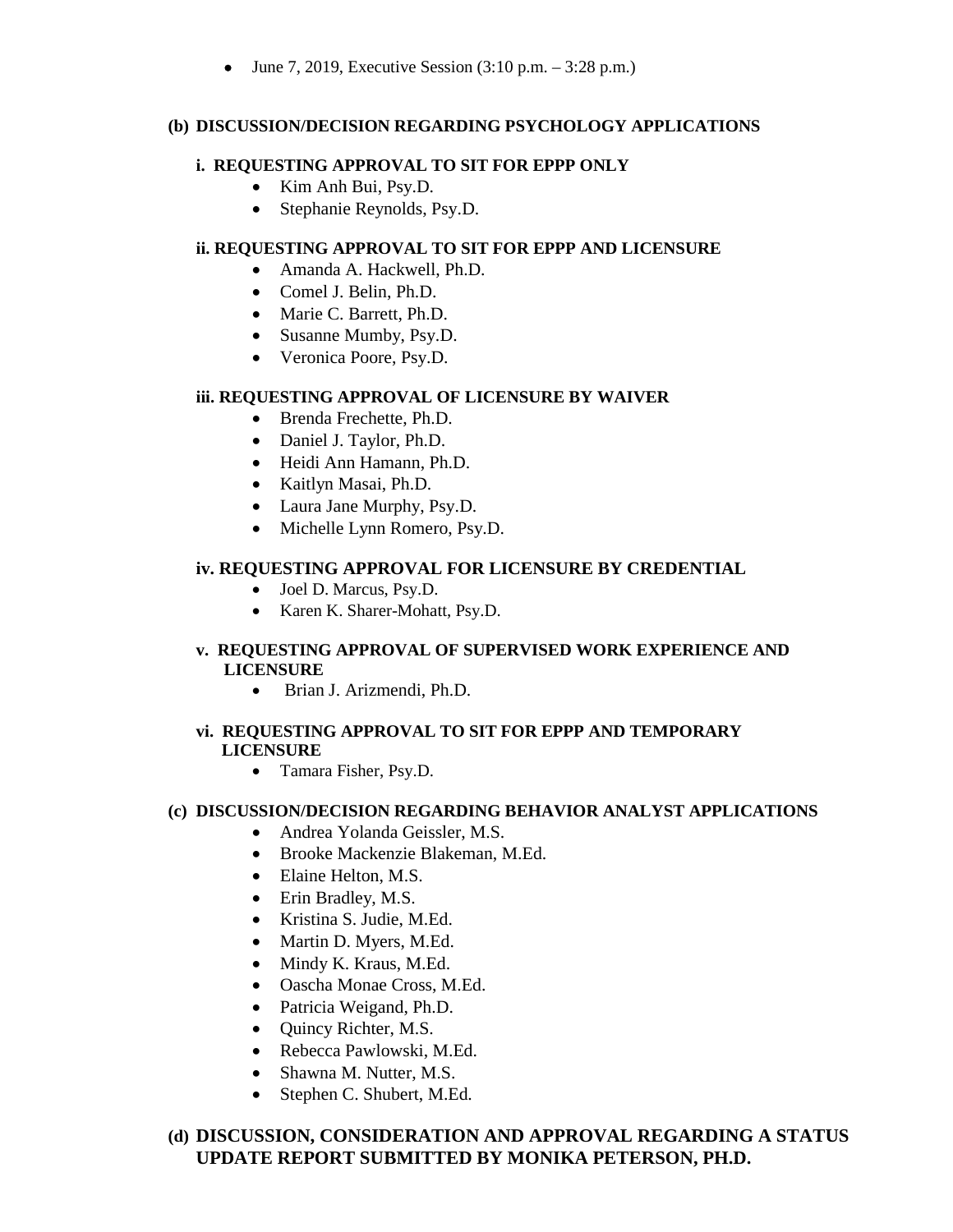- **(e) DISCUSSION, CONSIDERATION, AND POSSIBLE ACTION REGARDING REQUEST FOR EXTENSION OF TIME TO SIT FOR THE EPPP FROM DOMINIQUE DOSS STEPHENS, PSY.D.**
- **(f) DISCUSSION, CONSIDERATION, AND POSSIBLE ACTION REGARDING SECOND REQUEST FOR EXTENSION OF TIME TO SIT FOR THE EPPP FROM MARIA MENDOZA-RODRIGUEZ, PSY.D.**
- **(g) DISCUSSION, CONSIDERATION, AND POSSIBLE ACTION REGARDING REQUEST FOR EXTENSION OF TIME TO SIT FOR THE EPPP FROM ASHEEKI ELMORE, PSY.D.**
- **(h) DISCUSSION, CONSIDERATION, AND POSSIBLE ACTION REGARDING REQUEST TO RE-TAKE EPPP FROM TEMPORARY LICENSE HOLDER AUSTIN McCALL, PSY.D., TEMPORARY LICENSE NO. PSY-TL-000011.**
- **(i) DISCUSSION, CONSIDERATION, AND POSSIBLE ACTION REGARDING REQUEST TO RE-TAKE EPPP FROM TEMPORARY LICENSE HOLDER TATIANA FEDOTOVA-KLINGER, PSY.D., TEMPORARY LICENSE NO. PSY-TL-000005.**

### **THE FOLLOWING AGENDA ITEMS ARE UNTIMED AND MAY BE DISCUSSED AND DECIDED UPON AT VARIOUS TIMES THROUGHOUT THE MEETING AT THE DISCRETION OF THE CHAIR**

- **6) DISCUSSION, CONSIDERATION AND CONGRATULATIONS REGARDING DR. BOB BOHANSKE'S DESIGNATION AS A FELLOW OF THE ASSOCIATION OF STATE AND PROVINCIAL PSYCHOLOGY BOARDS.**
- **7) DISCUSSION, CONSIDERATION AND POSSIBLE ACTION REGARDING APPOINTMENT OF A REPRESENTATIVE TO THE ADVISORY COMMITTEE OF THE HEALTH CARE PROFESSIONALS WORKFORCE DATA REPOSITORY.**
- **8) DISCUSSION, CONSIDERATION AND POSSIBLE ACTION REGARDING PSYCHOLOGIST APPLICATION FOR LICENSURE BY WAIVER FROM DAVID MICHAEL VENTOLA, PSY.D.**  Dr. Meier
- **9) DISCUSSION, CONSIDERATION AND POSSIBLE ACTION REGARDING PSYCHOLOGIST APPLICATION FOR TEMPORARY LICENSURE AND TO SIT FOR EPPP FROM KIERNAN CONNOR GILBERT, PSY.D. –** Dr. Meier
- **10) DISCUSSION, CONSIDERATION AND POSSIBLE ACTION REGARDING PSYCHOLOGIST APPLICATION FOR TEMPORARY LICENSURE AND TO SIT FOR EPPP FROM RUCHI JAYESH PATEL, PSY.D.** – Dr. Meier
- **11) DISCUSSION, CONSIDERATION AND POSSIBLE ACTION REGARDING PSYCHOLOGIST APPLICATION FOR EPPP AND LICENSURE SUBMITTED BY EVELINE BUSH, PSY.D., AND POSSIBLE DENIAL OF THE SAME** – Dr. Bohanske
- **12) DISCUSSION, CONSIDERATION AND POSSIBLE ACTION REGARDING BEHAVIOR ANALYST APPLICATION FOR LICENSURE SUBMITTED BY MICHAL REED, M.ED., AND POSSIBLE DENIAL OF THE SAME.** – Dr. Davis-Wilson
- **13) DISCUSSION, CONSIDERATION AND POSSIBLE ACTION REGARDING LEGISLATIVE UPDATE INCLUDING, BUT NOT LIMITED TO, SB1086, SB1096, SB1135, HB2031, HB2118, HB2146, HB2182, HB2231, HB2463, SB1232, HB2569, HB2579, SB1156 –** Ms. Jones